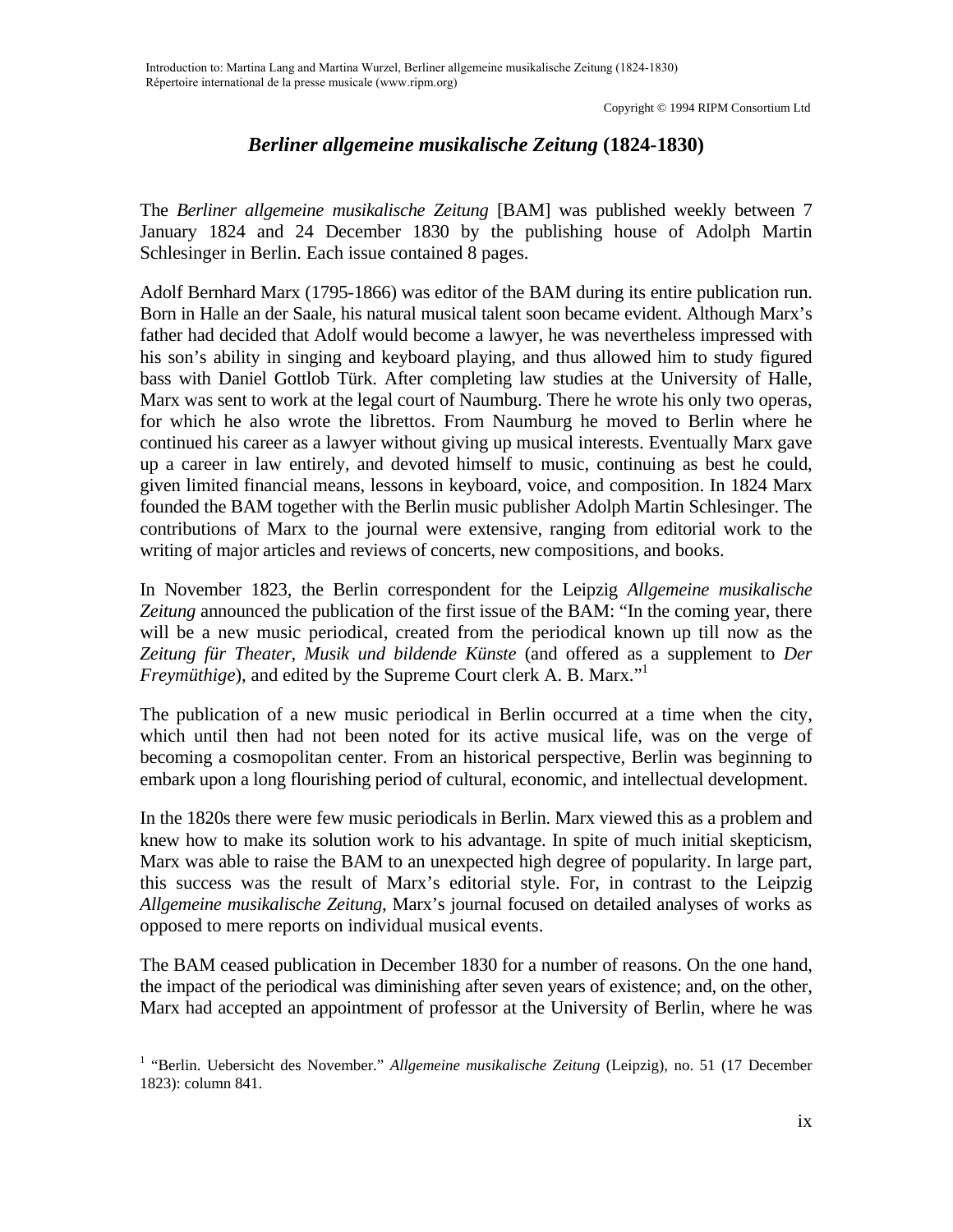already lecturing. (Mendelssohn recommended him for the position.) The fact that the BAM ceased publication after Marx's departure demonstrates how closely his presence was linked to the very existence of the journal.

Each issue of the BAM contains several of the following types of articles (in parentheses are the names of the sections where they can be found): feature articles (*Freie Aufsätze*), reviews (*Recensionen* and *Beurteilungen*), reports from collaborators outside of Berlin (*Korrespondenz*, *Berichte*), miscellaneous news (*Allerlei*). In addition, announcements of new compositions and books on music appeared in the column titled *Anzeigen*. Poems by authors such as Ludwig Rellstab and Carl Friedrich Ferdinand Sietze enriched the variety of material offered in each issue.

The sections entitled *Korrespondenz* contain reports from collaborators in cities other than Berlin and reports on events which took place in Berlin itself. Among the cities from which the reader of the BAM received news were Leipzig, where a regular correspondent was the conductor and composer Carl Friedrich Ebers (1770-1836), and Breslau, where reports came from the composer and writer Johann Gottfried Hientzsch (1787-1856). In addition to Marx himself, a number of unidentified authors contributed reports on musical events in Berlin, signing them as "4.," "N. G.," and "3."

Frequent supplements to the journal entitled *Literarisch-artistisch-musikalischerAnzeiger...*  consist of four pages of extensive advertising from publishers of new compositions and books on music. This *Anzeiger* appeared not only with the BAM but also with other periodicals such as the *Theater-Zeitung* and *Der Freymüthige*. Other types of four-page advertising supplements (e.g., *Verzeichniß von Musikalien* and *Verzeichniß von Büchern*) also appeared with the journal. The publisher of the BAM, Adolph Martin Schlesinger, obviously hoped to promote his own business with these supplements, for all the new works listed in them, books as well as music, were available for sale in his Schlesinger Buch- und Musikhandlung in Berlin.<sup>2</sup> All announcements of the supplements and, where available, the supplements themselves, have been catalogued.

Marx had set high standards for his periodical and was thus constantly searching for suitable collaborators. One difficulty he encountered was related to the fact that the Leipzig journal had already claimed many competent musicians and writers for its own staff. Thus, Marx often had to rely on lesser known critics whose experience and recognition left something to be desired. In addition, he was forced more and more often to contribute his own extensive articles to the periodical.

The numerous authors contributing to the BAM, only some of whom will be mentioned here, included critics, theorists, musicologists, and performers. Among the performers

<span id="page-1-0"></span> $2$  Following is an example of a complete title of a supplement: "Verzeichniß von Büchern und Musikalien, welche bei verschiedenen Verlegern erschienen, und in allen Buchhandlungen, in Berlin in der Schlesinger'schen Buch- und Musikhandlung, unter den Linden No. 34 zu haben sind. No. 7. (Den 16. Juni 1829). Dieses Verzeichniß wird dem *Berliner Conversations-Blatte*, dem *Freimüthigen* [sic] und der *Berliner allgemeinen musikalischen Zeitung* beigelegt."